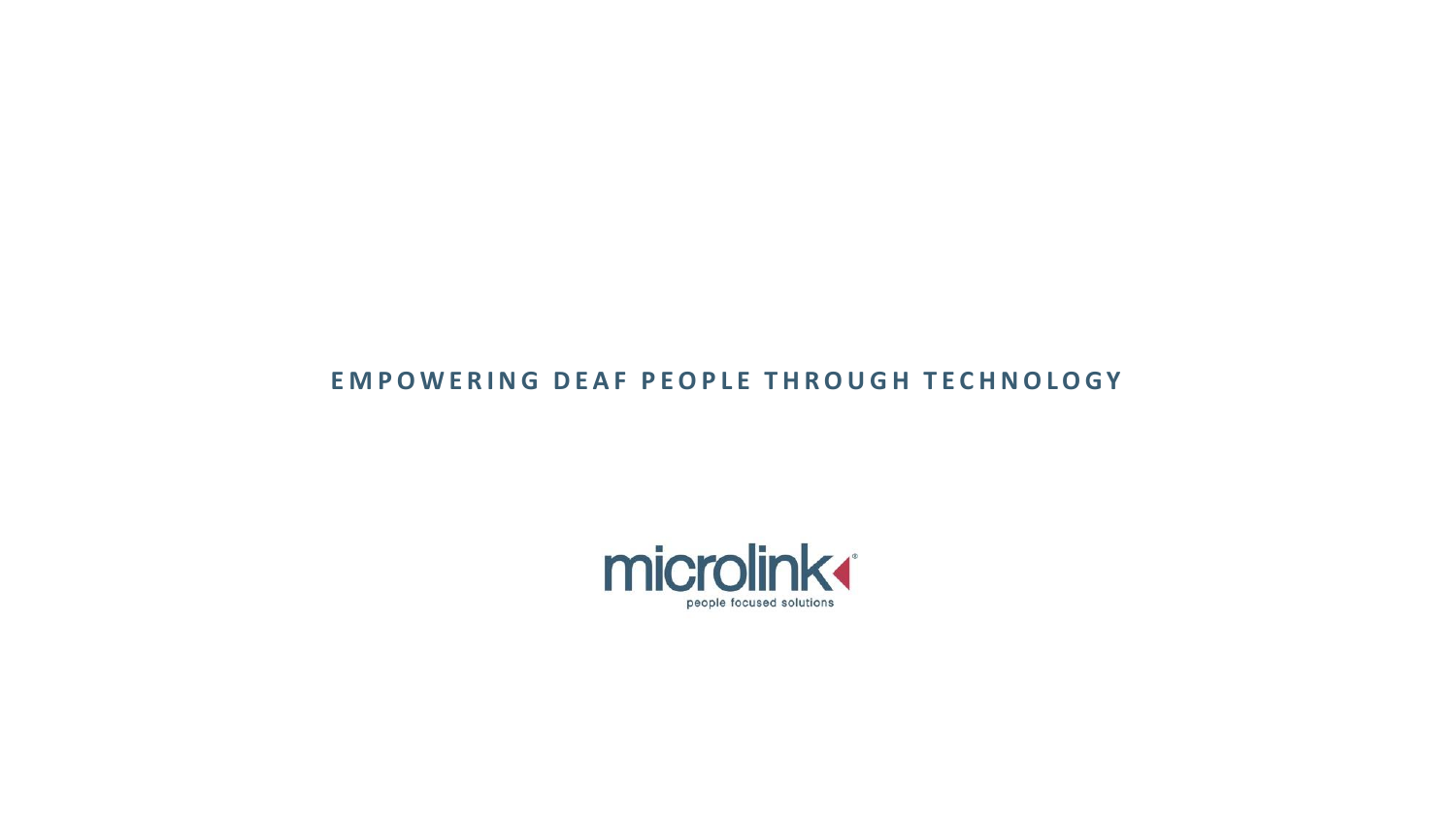#### **I N T R O D U C T I O N**



## **Overview of Todays Topic**

**Solutions to support people with hearing loss to communicate independently in any environmental setting.** 

- Awareness Hearing loss and communication tips
- Business solution Accessibility for hearing loss
- **Individual Solutions Overcoming barriers**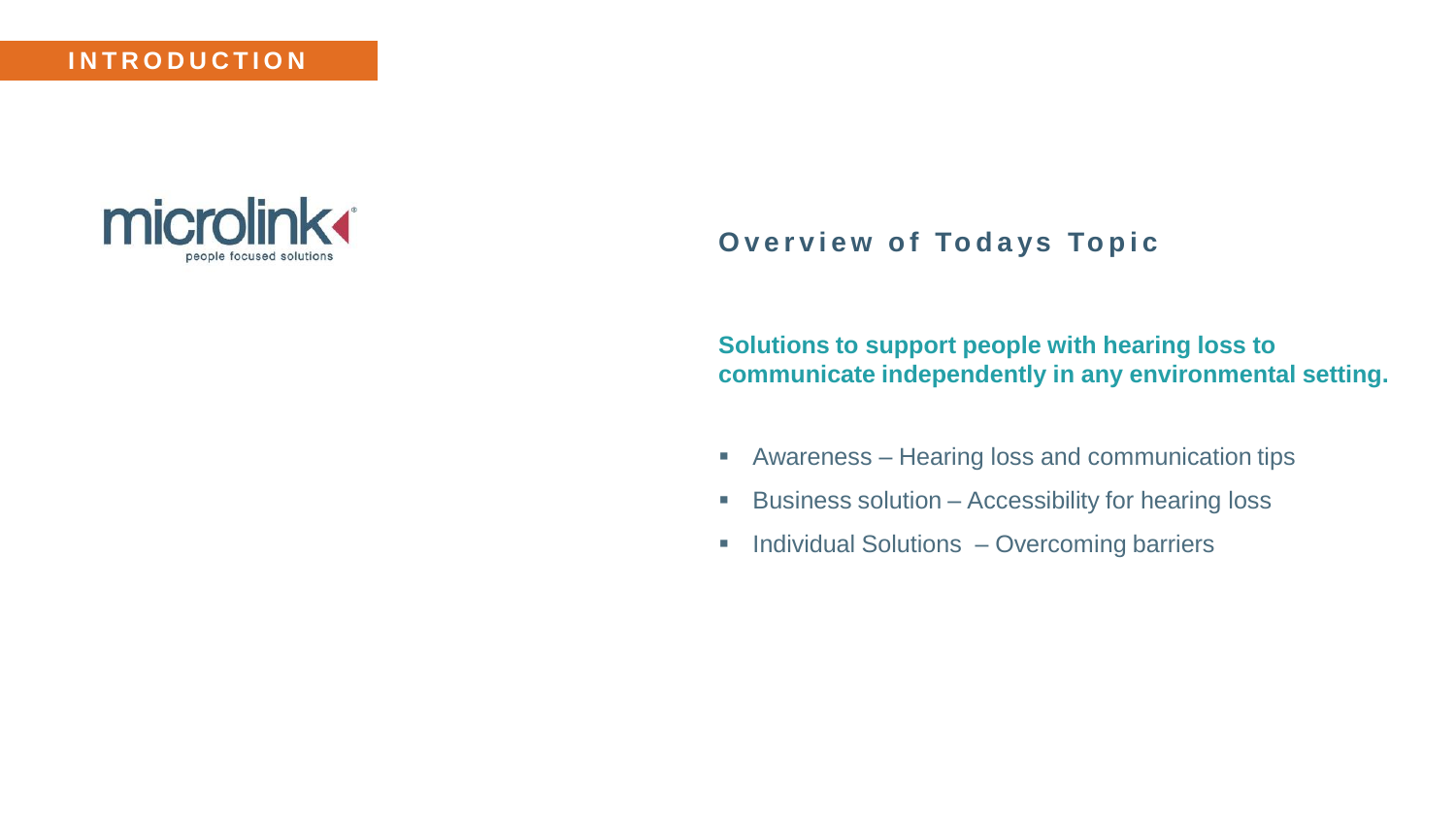



Deaf awareness

#### Deaf Awareness

#### **A Short session on deaf awareness**

- **EXEDENT** Identifying a person with hearing loss
- Factors on hearing loss
- **Example 1** Loss of high frequency sounds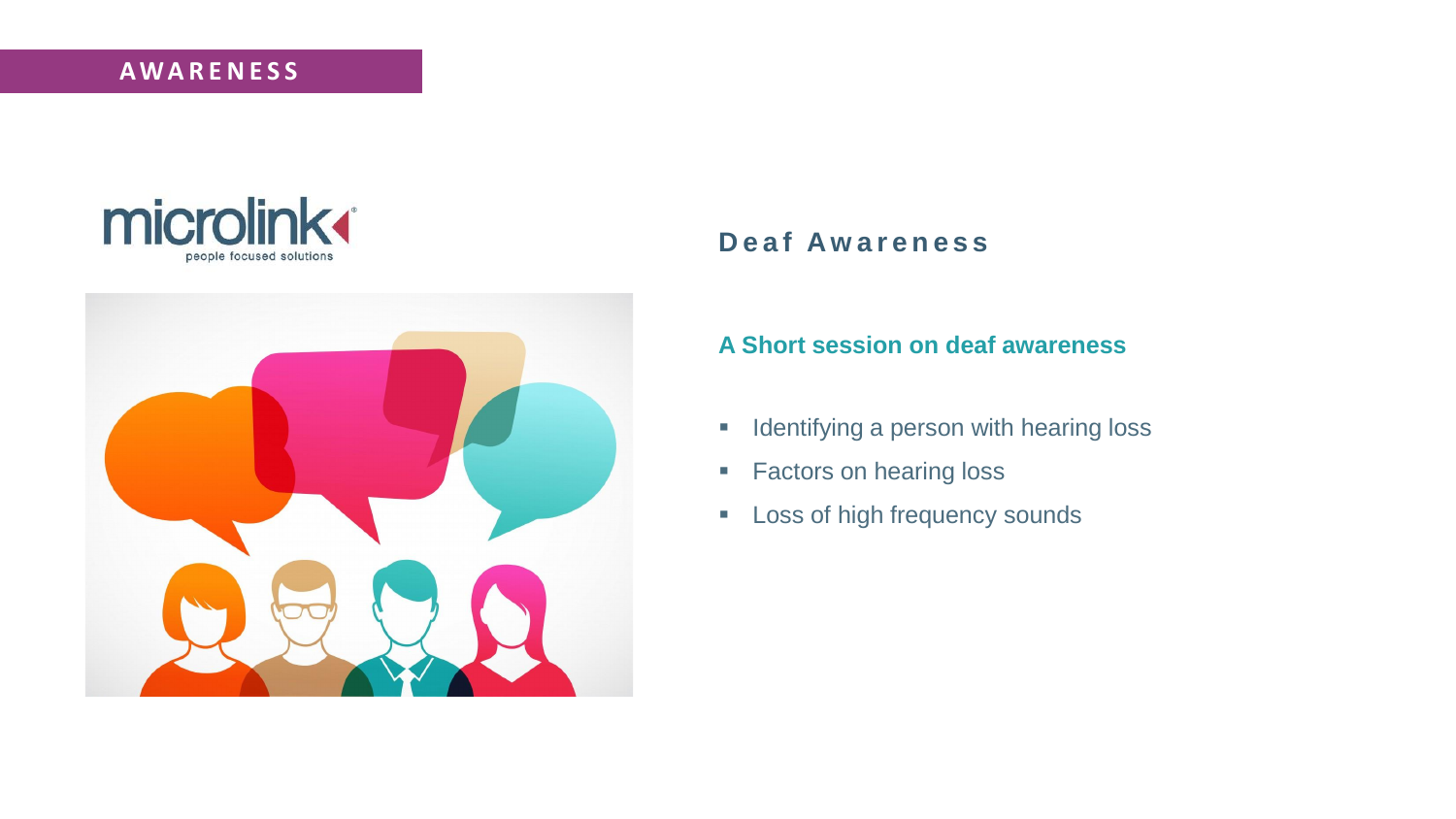

High frequency hearing loss in the problem of the control of the control of the control of the control of the<br>High frequency hearing loss in the control of the control of the control of the control of the control of the<br>Hi

Mic\_ael' main area of ex\_erti\_e is in \_\_e \_earing loss \_ector, a\_ \_e i\_ dea\_ \_im\_el\_. \_e \_u\_\_ort\_ a\_\_e\_\_or\_ in \_inding \_\_e right \_olution\_ to reduce communication barrier\_ \_or people w\_o are Dea\_ or w\_o \_ave \_earing lo\_\_, a\_ well a\_ carrying out a\_\_e\_\_ment\_ \_im\_el\_ in bo\_\_ \_\_e wor\_\_lace and educational \_acilitie\_.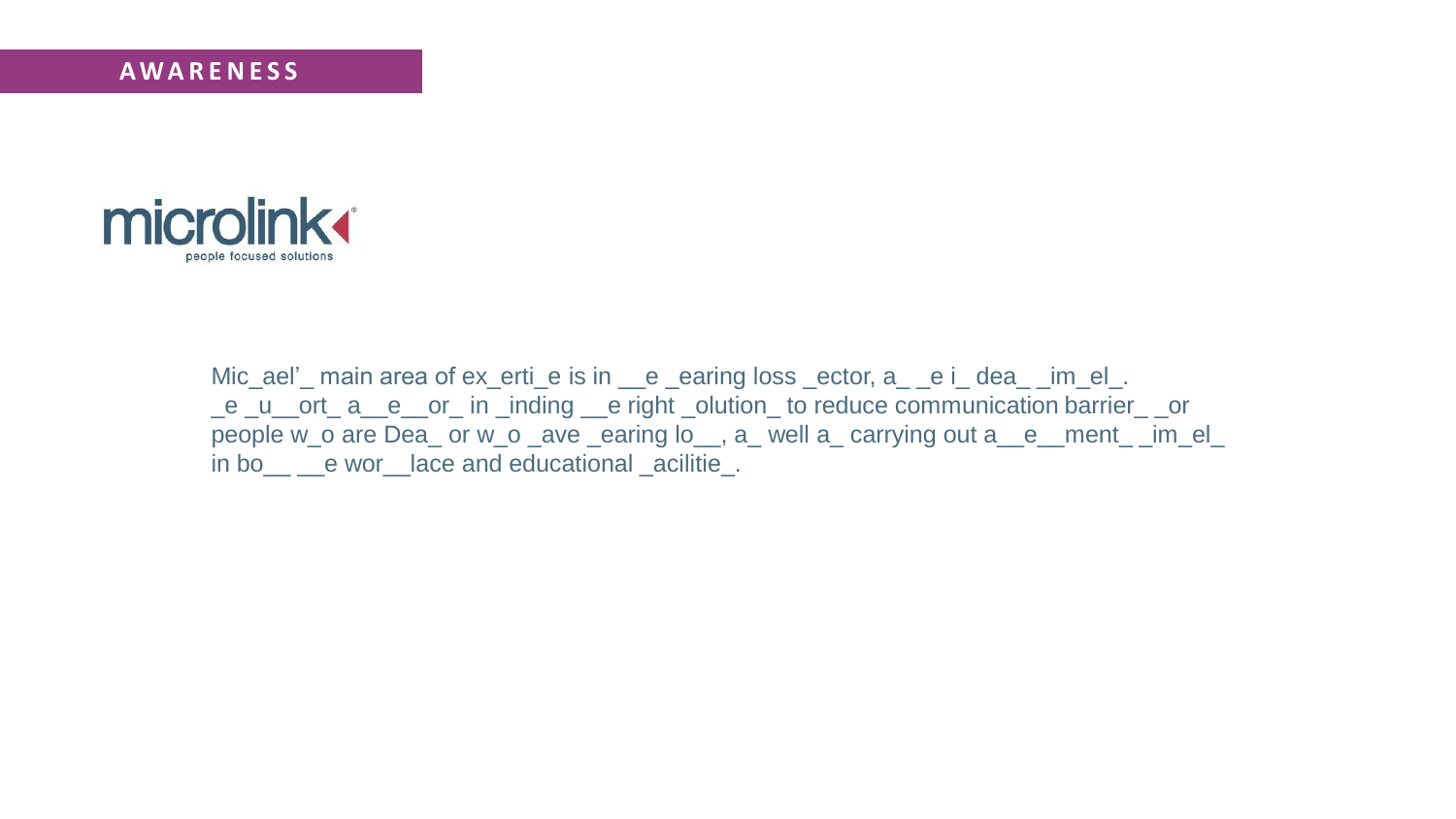



A short session on deaf awareness

#### Deaf Awareness

#### **A Short session on deaf awareness**

- What does Deaf mean?
- Why do Deaf communicate in BSL?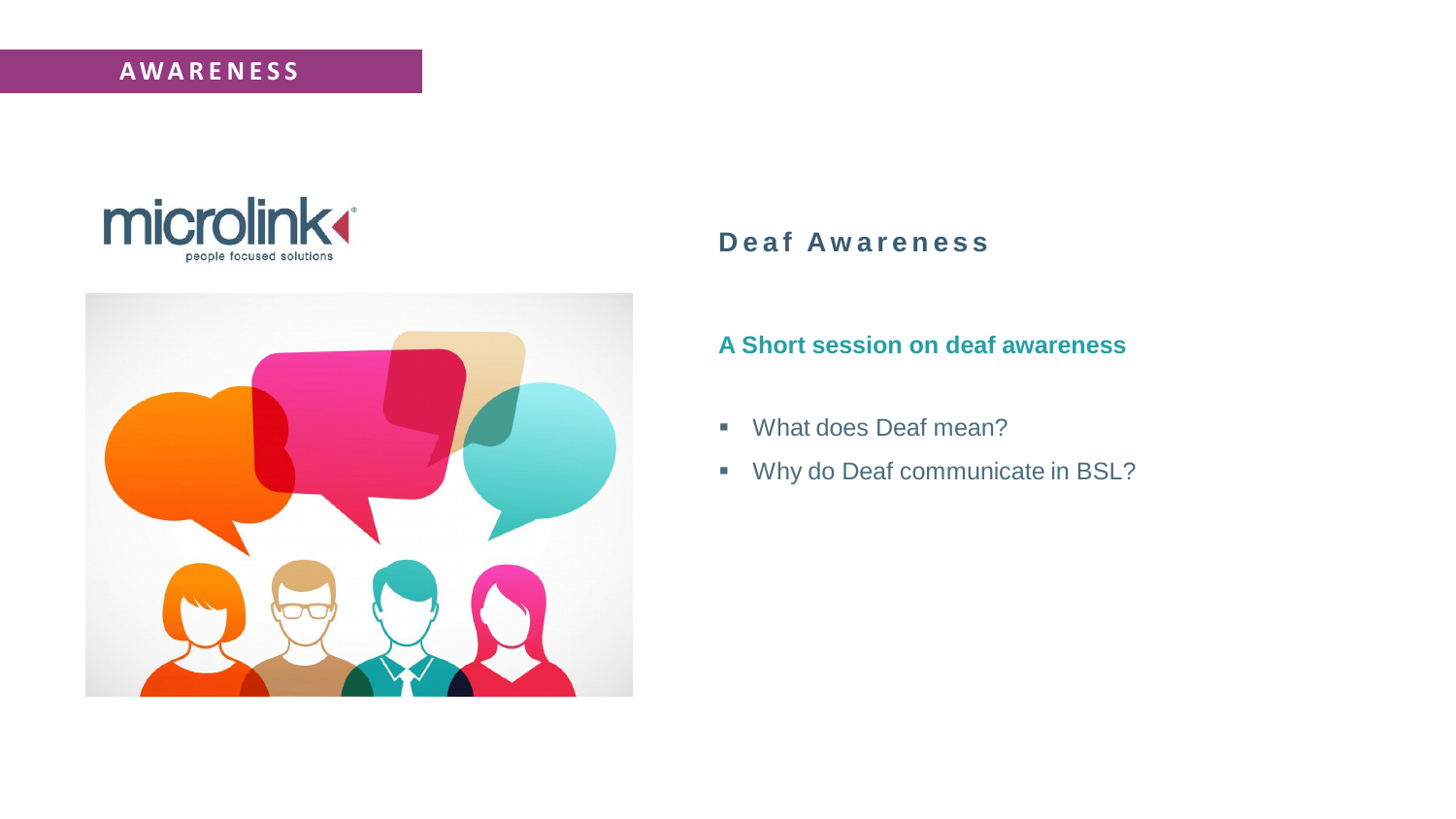# **British Sign Language - Structure A W A R E N E S S**



# **D e a f A w a r e n e s s**

# $\mathsf B\mathrel S$

#### **British Sign Language - Structure**

- First sample
	- Why was the black cat climbing the tree in your garden yesterday?
	- Yesterday your garden tree black cat climb why?
- Second sample
	- **■** My Grandma is from France but my Grandad is from Canada and they met in Paris.
	- My Grandma from where? France. My Grandad from where? Canada. Both meet where? Paris.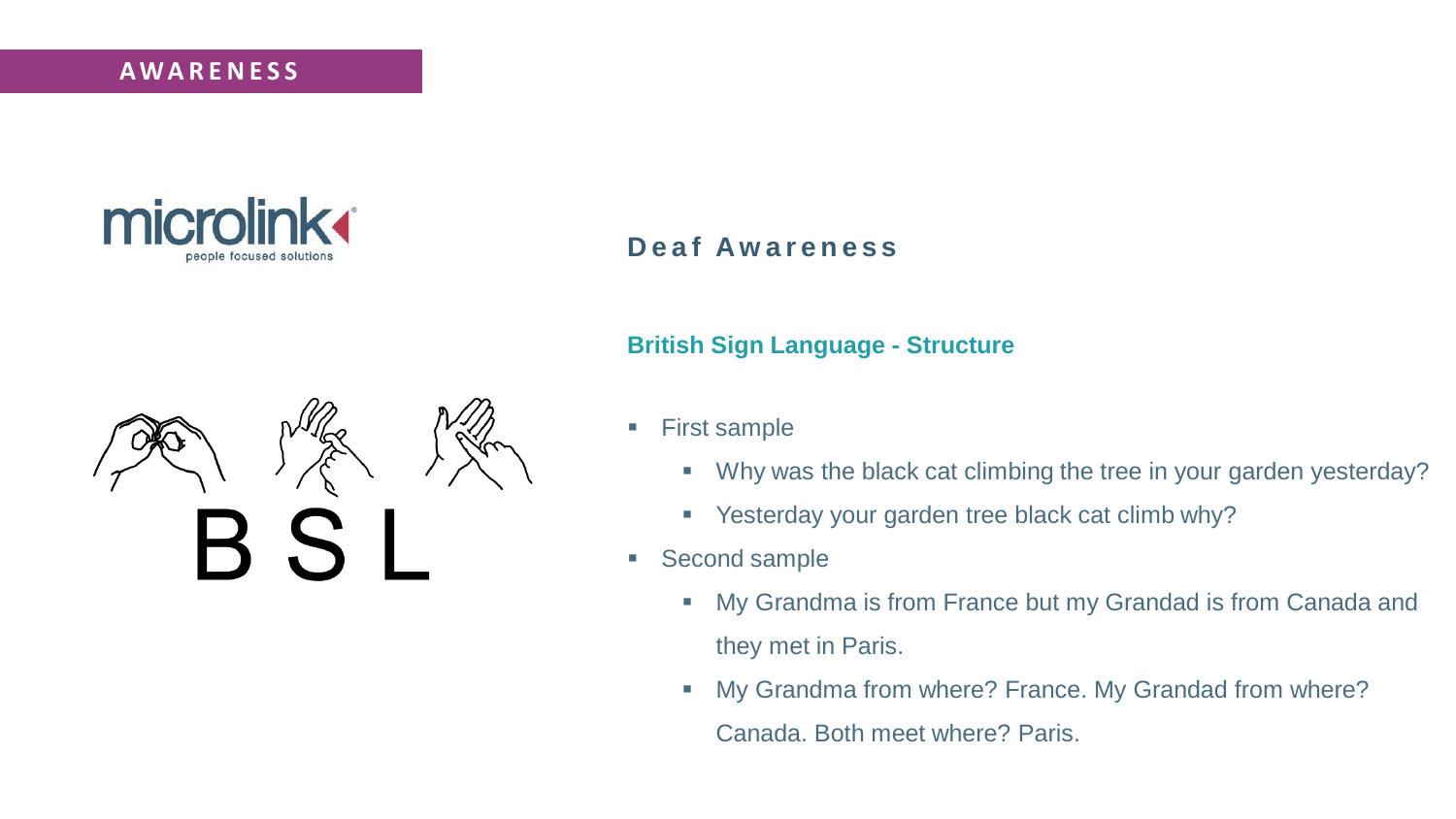



#### Deaf Awareness

#### **Communication strategies**

- Mute microphone in conference calls
- One person speaks at a time
- **Ensure room/area has good lighting**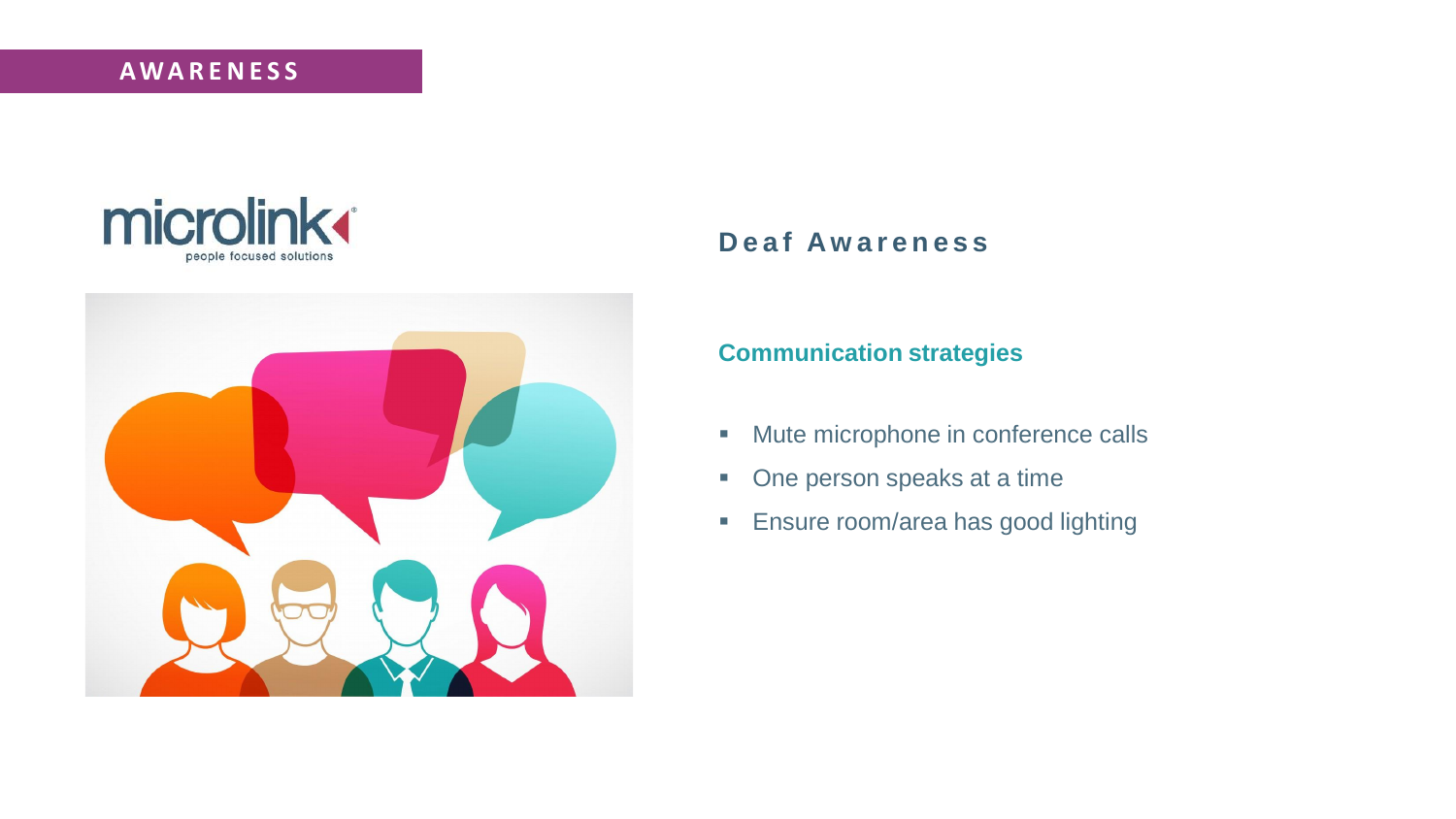# **Looking after your hearing A W A R E N E S S**





# **H e a r i n g C a r e**

#### **Looking after your hearing**

- Noisy environment
- Sound exposure
- Decibel threshold
- How to care for your hearing?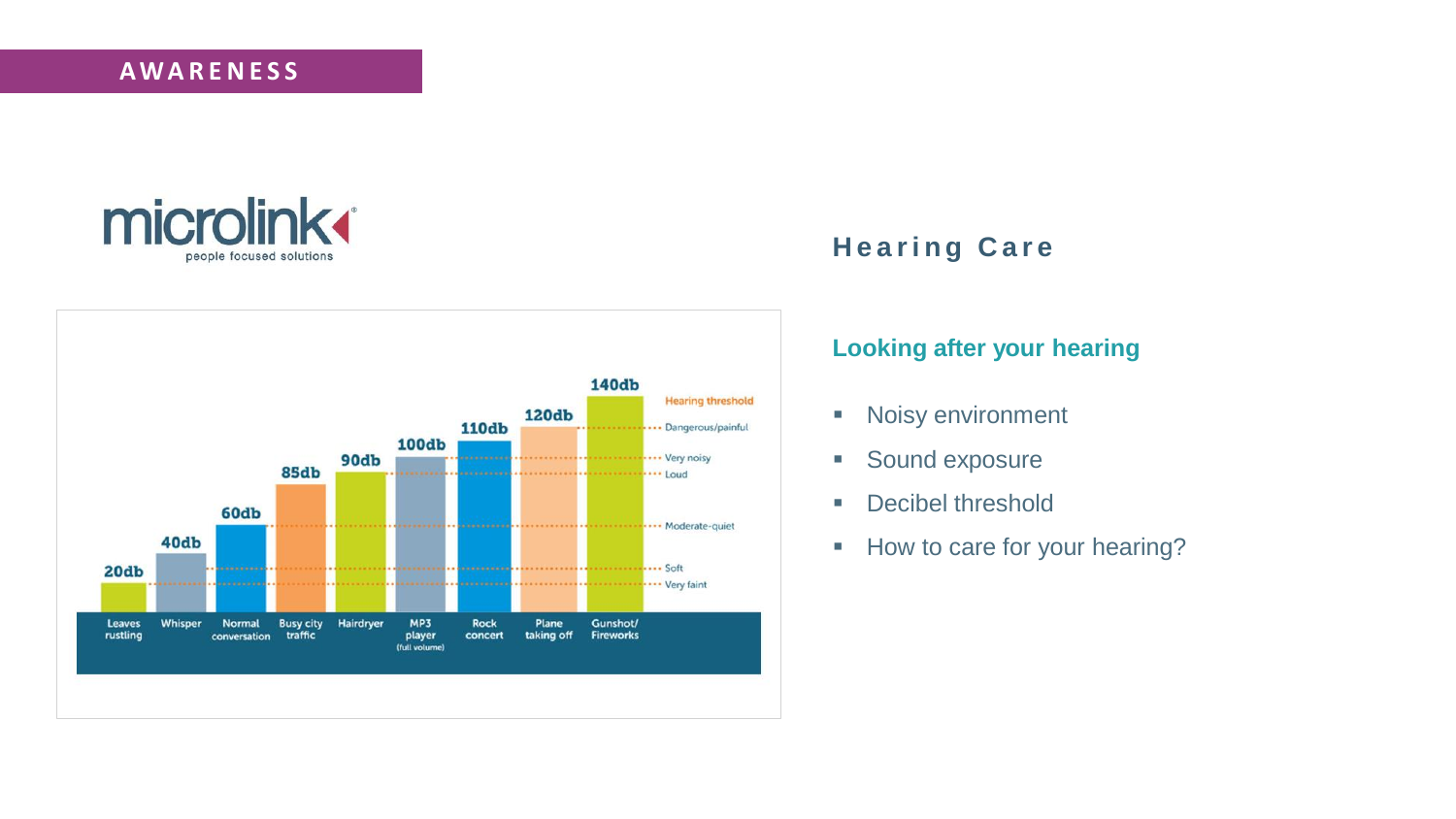

Hearing care



# **H e a r i n g C a r e**

#### **Looking after your hearing**

- Noisy environment
- Sound exposure
- Decibel threshold
- **E** How to care for your hearing?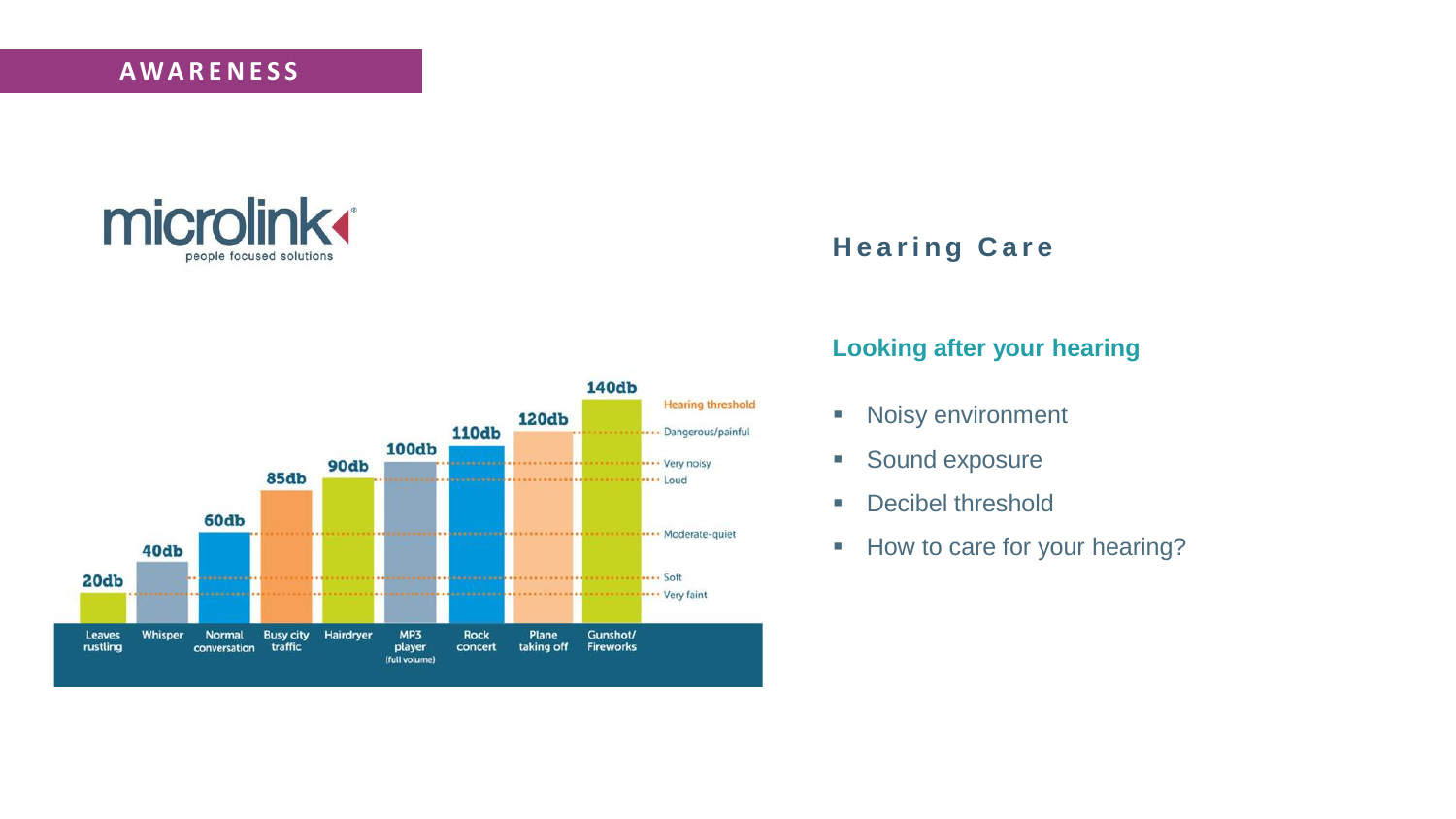#### **BUSINESS SOLUTION**



# Accessibility for hearing loss

**Solutions to make premises accessible for people with hearing loss.**

- Counters and Kiosk
- Reception areas
- Auditorium
- Making content accessible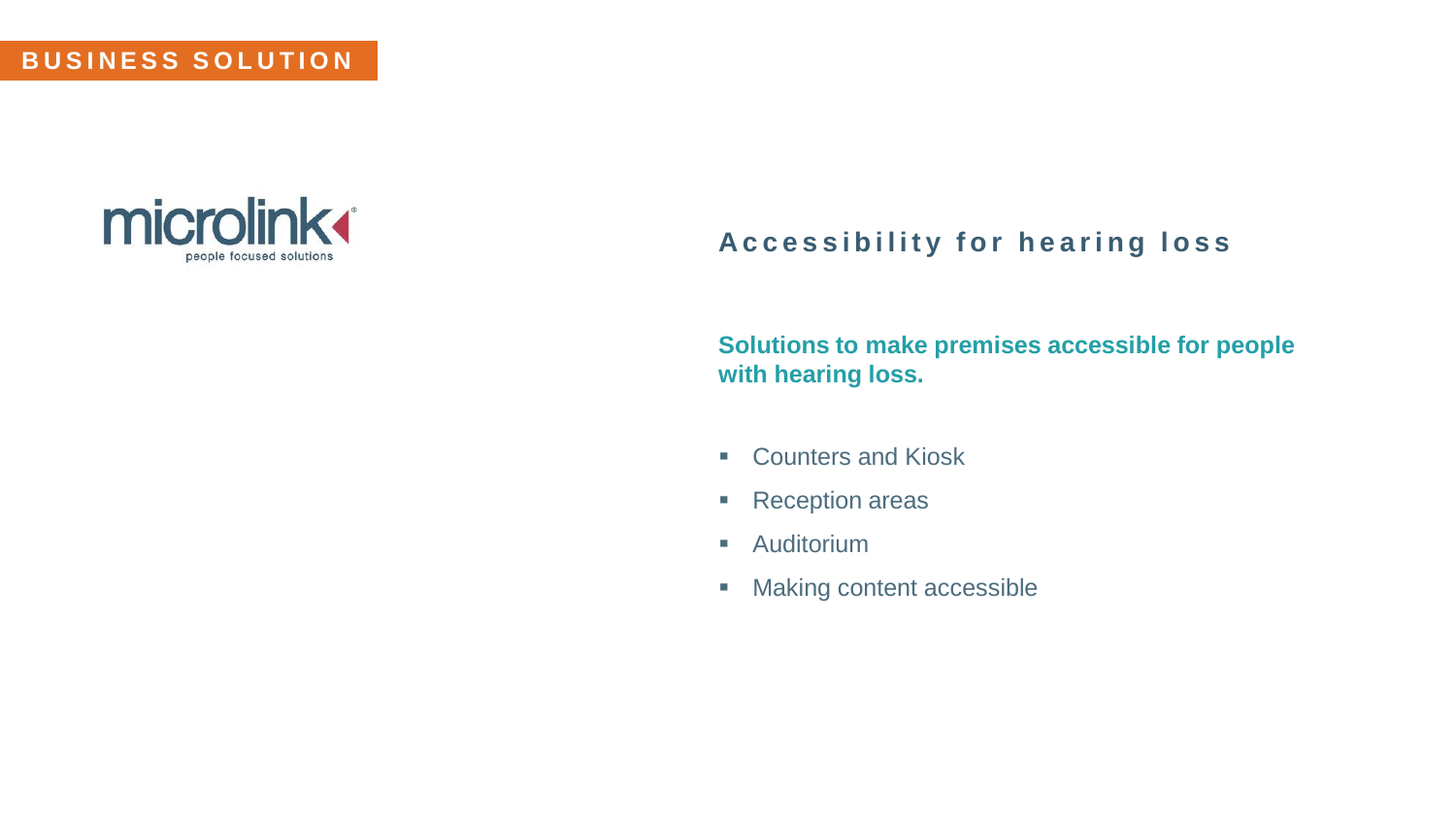#### **BUSINESS SOLUTION**





#### **Induction Loop systems**

#### **Solutions to make premises accessible for people with hearing loss.**

- Counter loops
- **Large area loops**
- Portable loops
- Non wired loop solutions
- Site surveys and/or inspections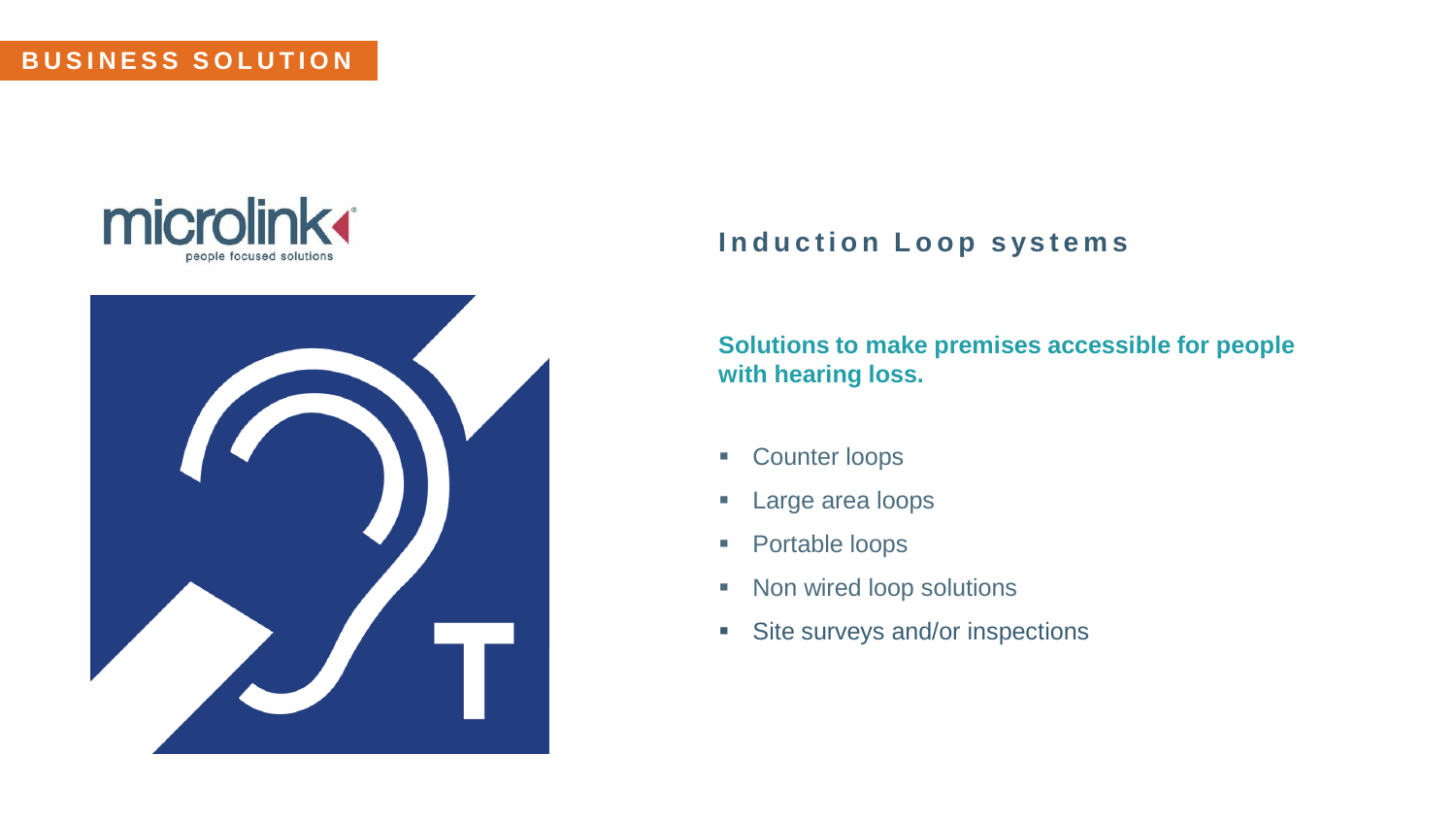#### **B U S I N E S S S O L U T I O N**





# **C a p t i o n i n g / S u b t i t l e s**

**Do you want your clients, customers and viewers to be able to hear?**

- Overlay caption
- Webinars
- Kiosk and Booths
- Videos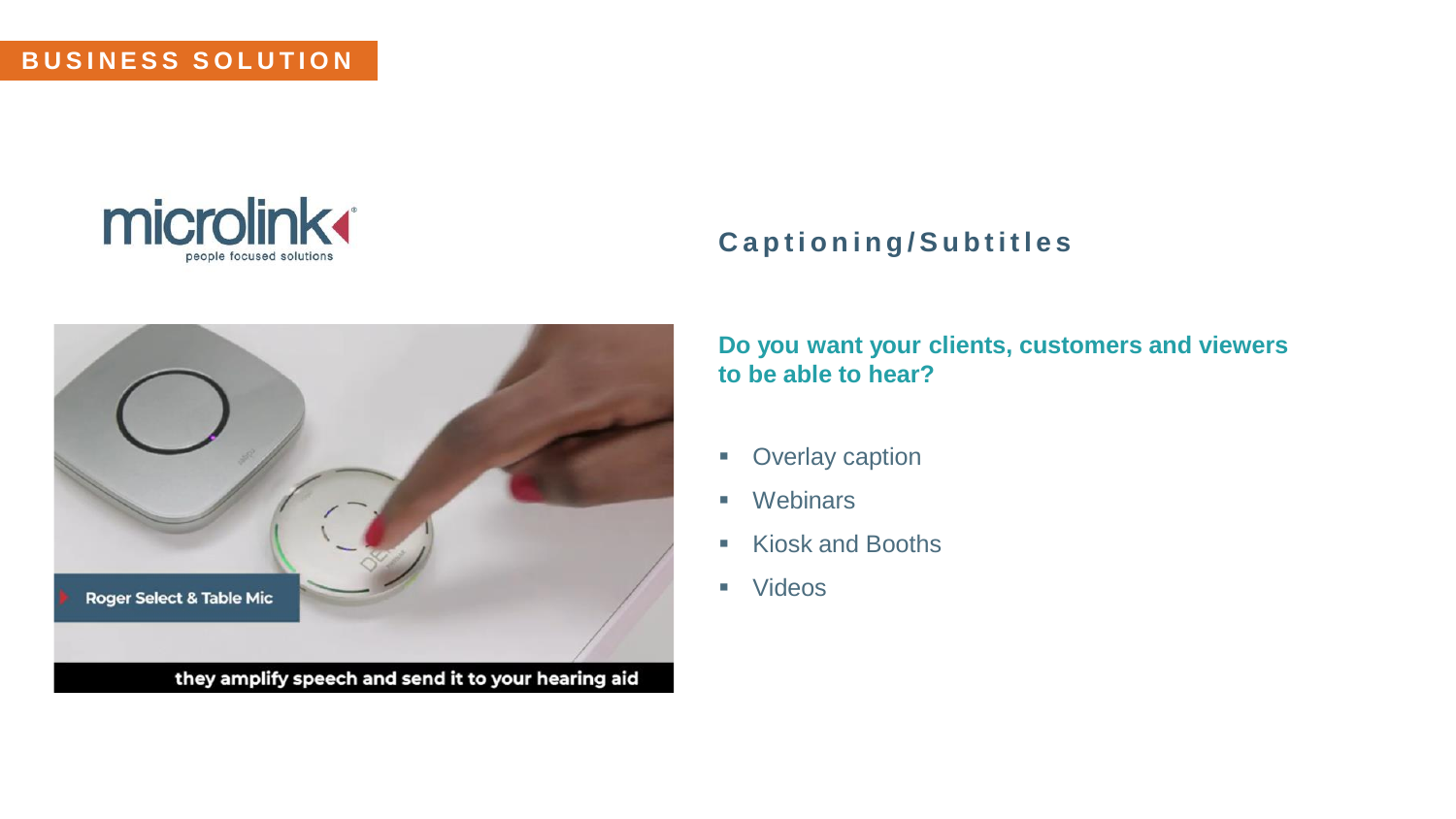#### **BUSINESS SOLUTION**



# **Human support for Deaf**

**Communication support making companies accessible to audiences or for individual employees.**

- Stenographers
- BSL Interpreters
- Access To Work
- Onsite or Remote
- Events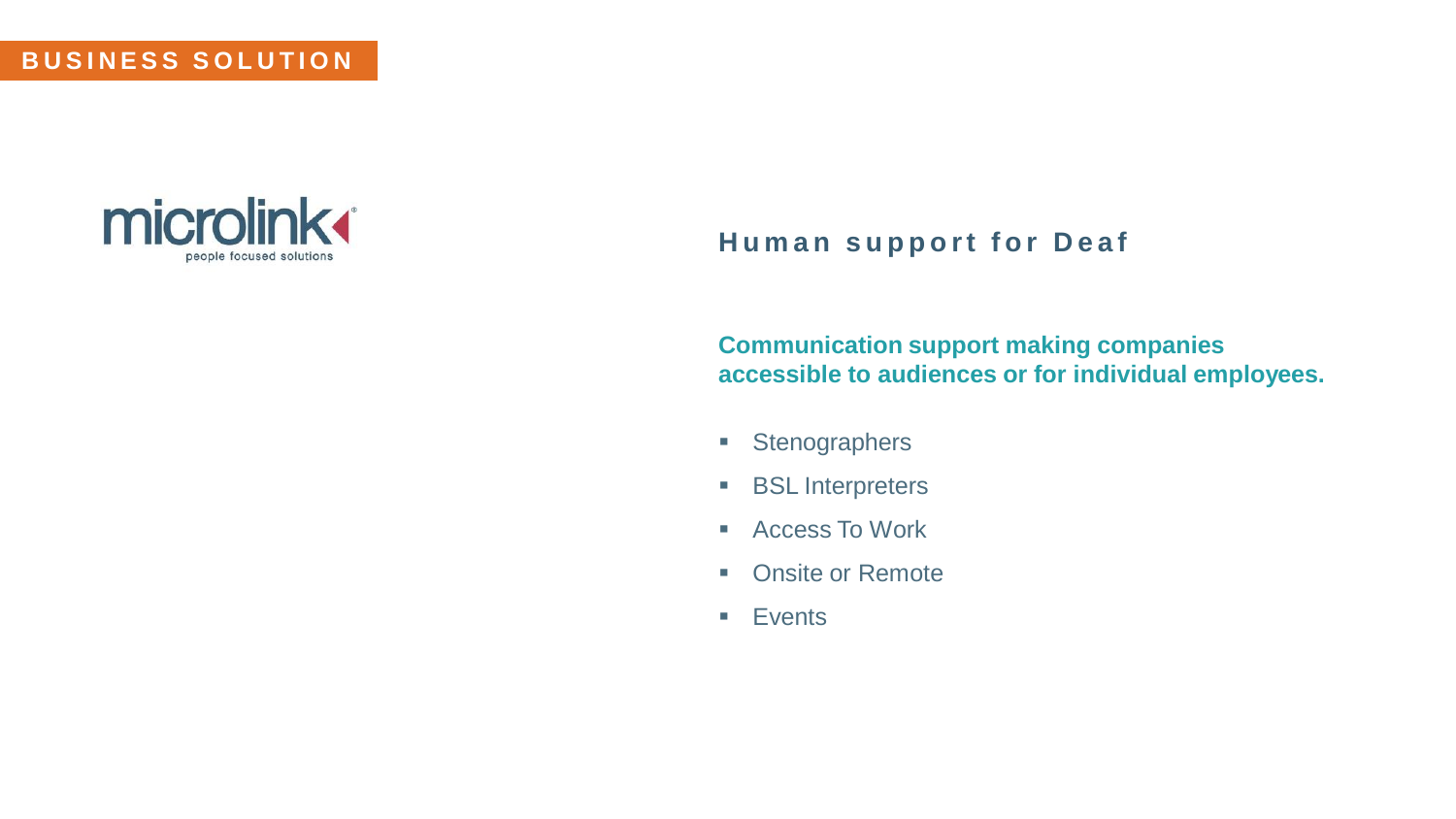





# LIVE SIGN LANGUAGE INTERPRETING

#### **Having all your interpreting needs in one place.**

- **EXP** Access interpreters from anywhere to match requirements
- No need for interpreters to travel
- Review recorded sign lectures or meetings
- Add notes or bookmarks to make it searchable
- Advance wearable glasses overlaid in the room
- Remote Captioning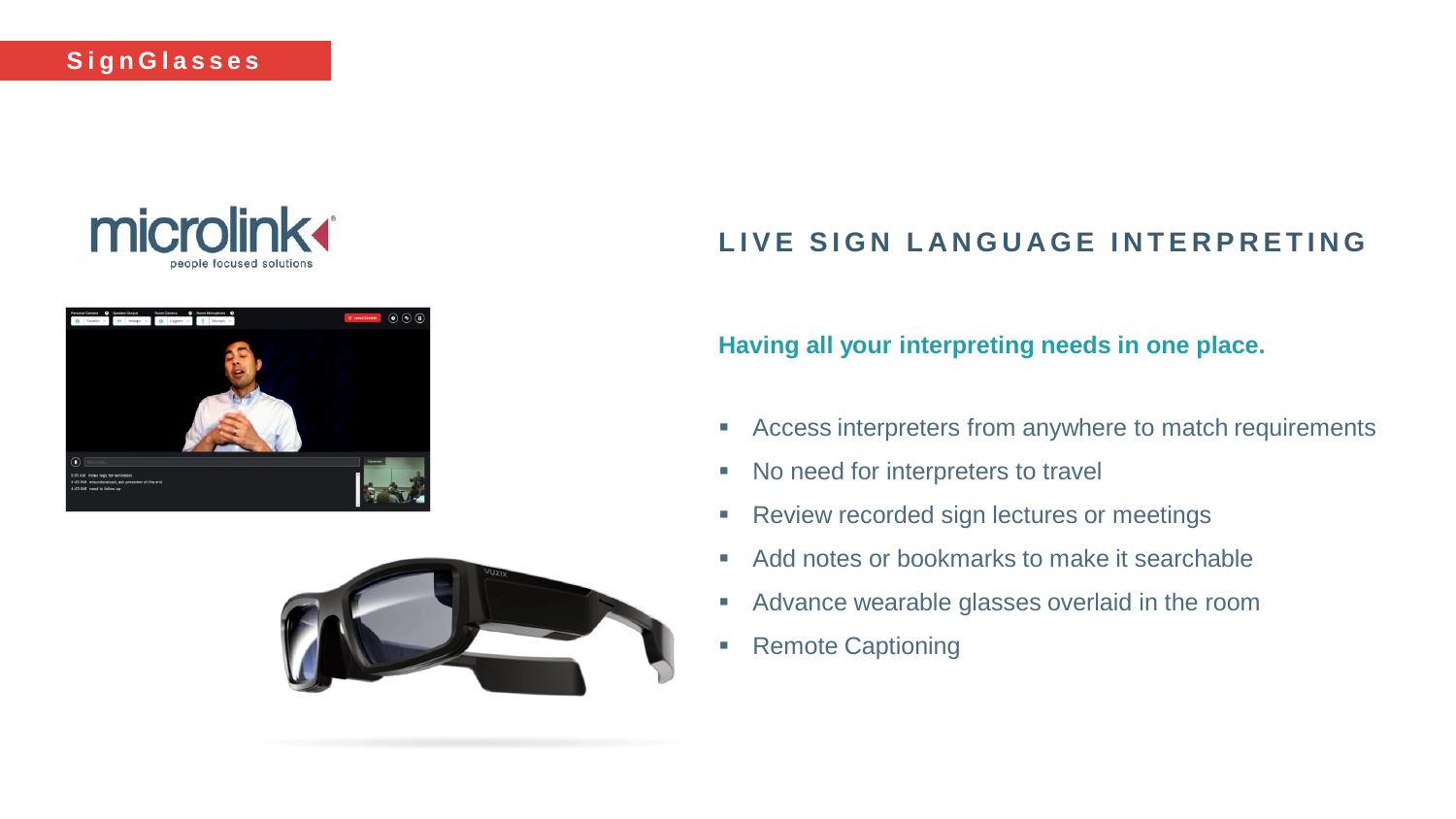



# **S T R E A M E R**

**An automatic speech to text service that's available ondemand, anytime and anywhere?**

- Easy to get started
- **Private secure room and fully encrypted**
- Stream directly to almost any device
- Supports multi language translation
- Download or clear transcript after session
- **Drag and drop documents to share**
- Additional software tools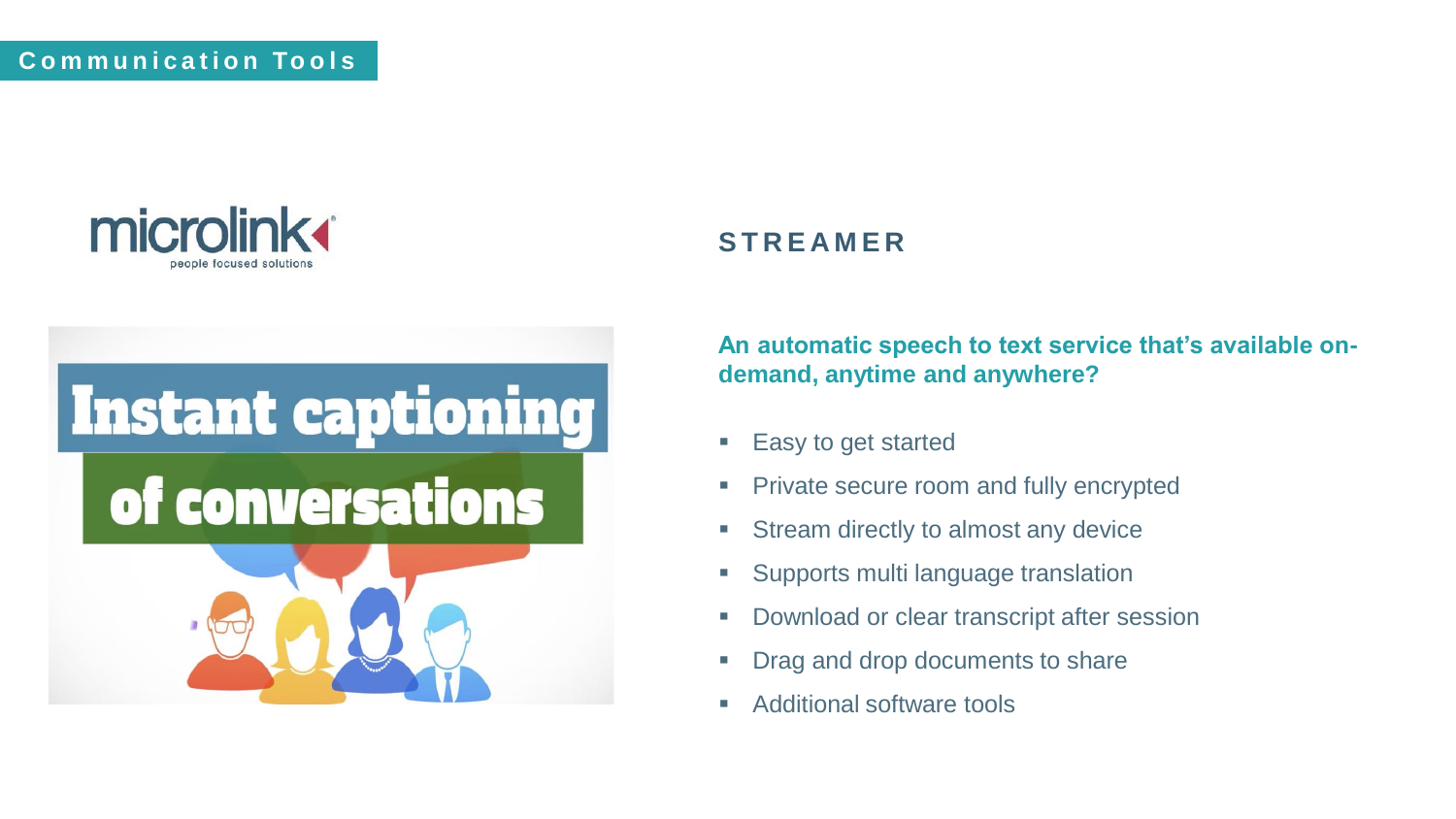

# **MAKING CONVERSATION MORE ACCESSIBLE**



#### **Captures speech in conversations that transcribed into text on a smart device.**

- **■** Microphones intelligently filters speech in noise
- Works on multiple devices
- **EXEDENTIFY EACH SPEAKER Shown in different colours**
- **Engage in social conversations**
- Capture lectures, face to face or small group meetings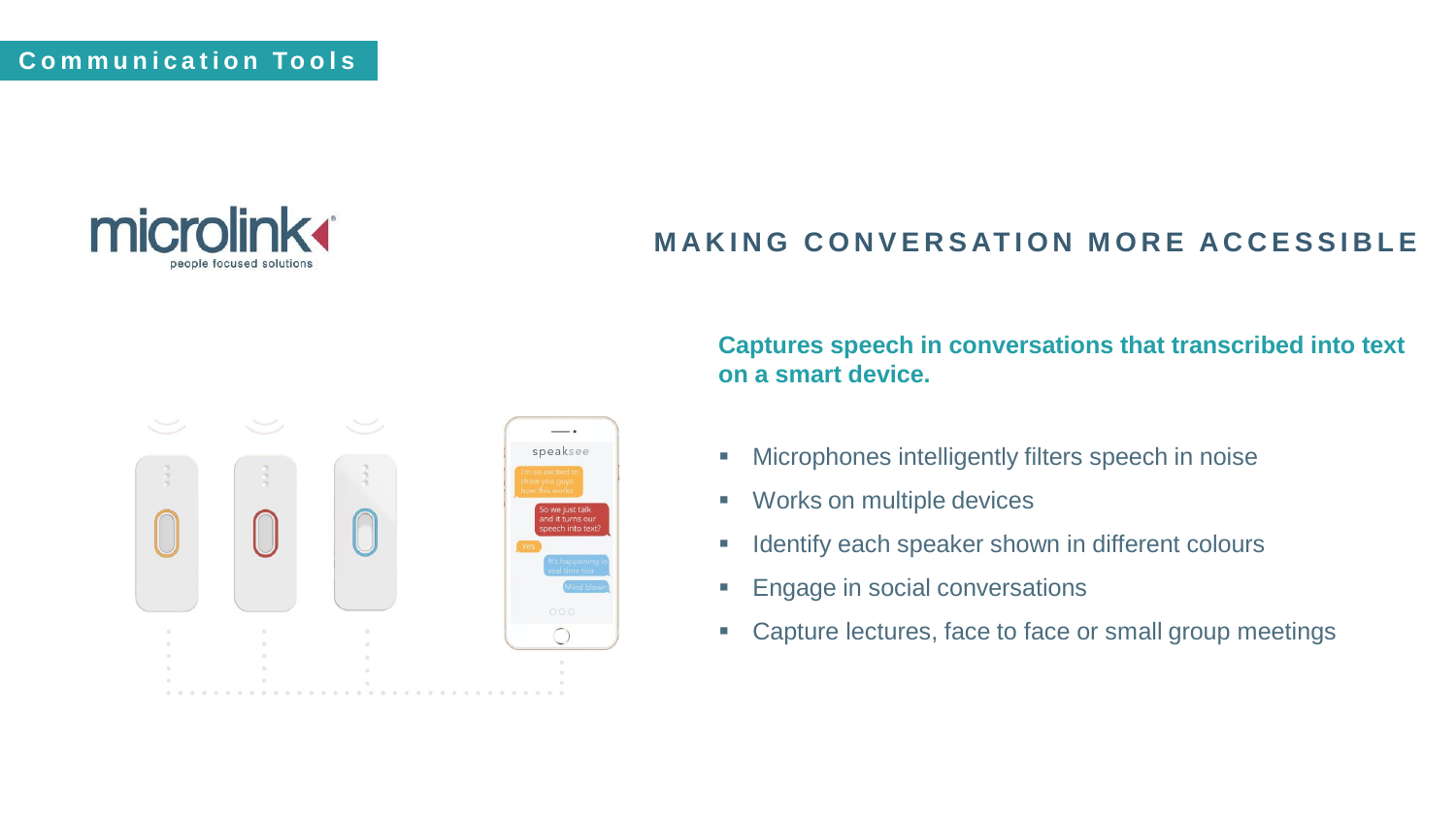

# **MICROSOFT GROUP TRANSCRIBE**

#### **Group Transcribe provides real-time transcription and translation for in-person meetings and conversations.**

- Start a conversation from your phone
- Stay focused without taking notes
- Follow the conversation in real-time in your preferred language
- Save, browse and share the transcript after each session
- Supports languages in 80+ locales
- Currently only works on iOS devices

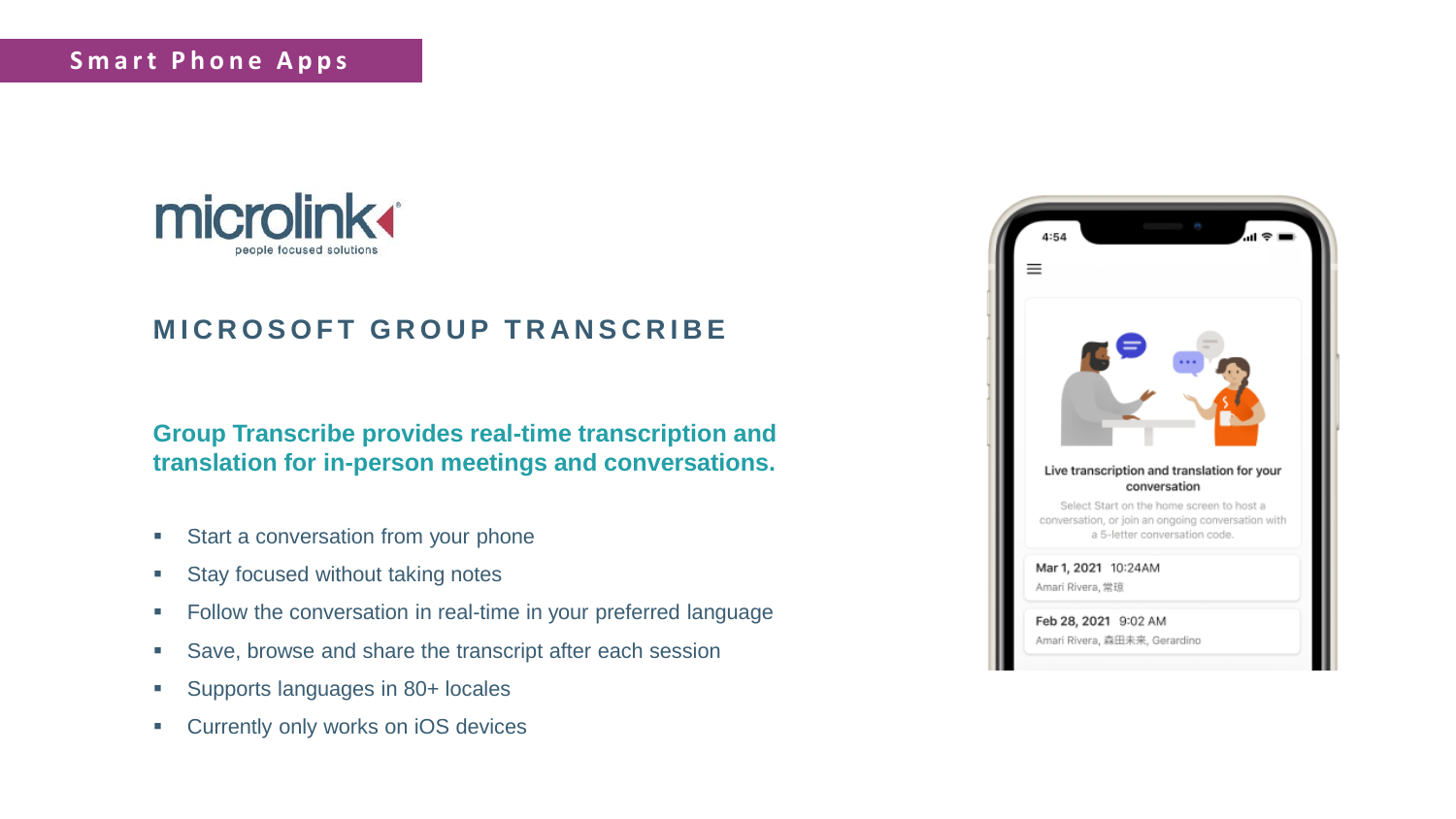

# **PHONAK MYCALL TO TEXT**

#### **The Phonak myCall-to-Text app allows you to read, in real time, what the person on the other end of the phone says.**

- Live transcription of phone calls in more than 80 languages
- **•** The other person can use any type of phone (mobile, office or fixed line) and does not need to install the app
- App to App calling is free
- Works on iOS and Android phones
- Save the transcription for later review

| <b>Read your</b><br>important calls |                                                                  |                                         |
|-------------------------------------|------------------------------------------------------------------|-----------------------------------------|
|                                     | <b>Doctor Daniel</b><br>0:45 - UNLIMITED                         | ■ 12:30<br>$\overline{\mathbf{v}}$<br>A |
|                                     |                                                                  |                                         |
|                                     | Dr. Daniel's office,<br>how can I help you?                      |                                         |
|                                     | Absolutely, just one<br>minute please,<br>I'll check his agenda. |                                         |
|                                     | He will be able to<br>receive you on<br>wednesday.               |                                         |
| Perfect.                            |                                                                  |                                         |
|                                     |                                                                  |                                         |
| Δ                                   |                                                                  | □                                       |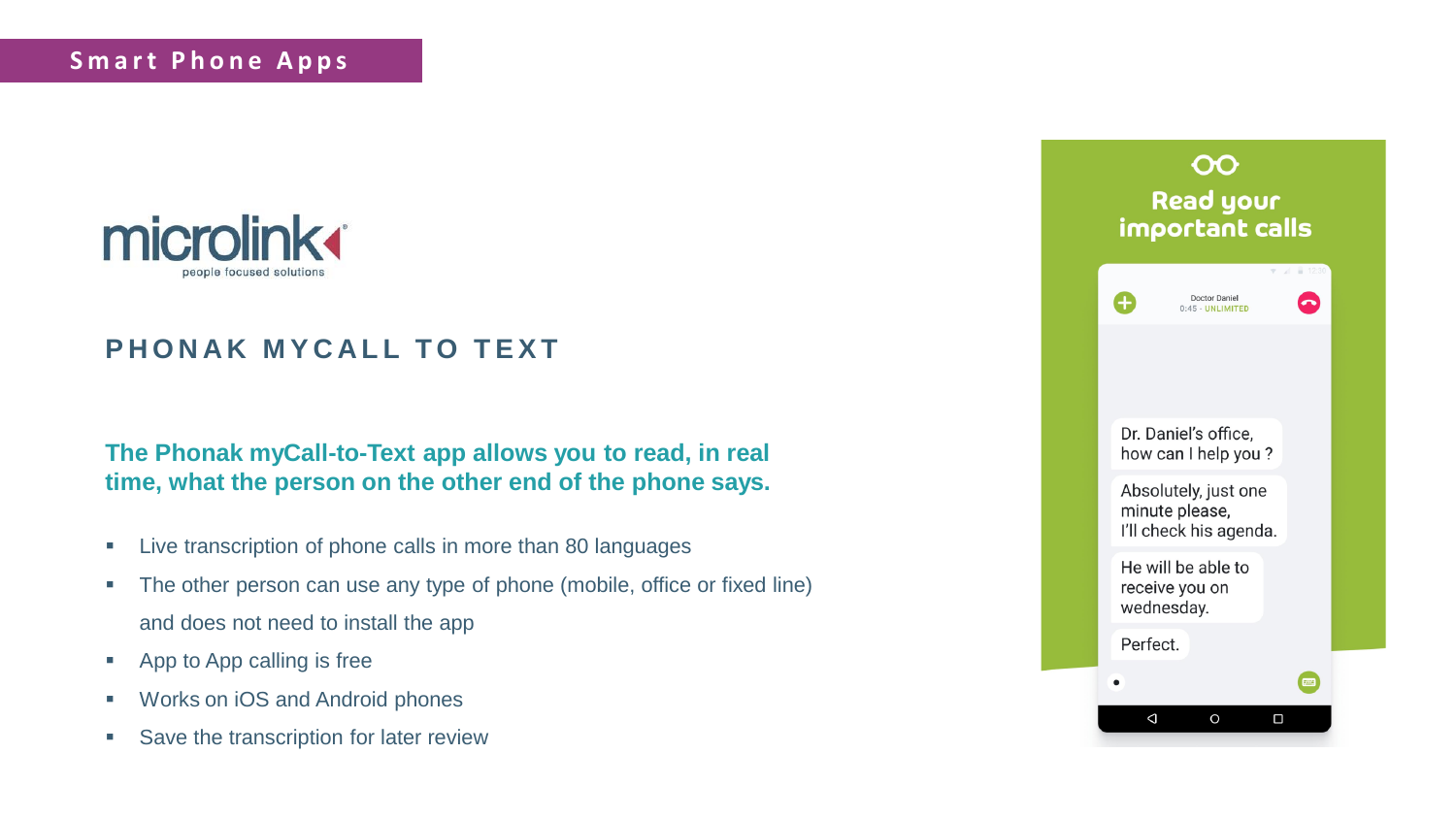



# **FACE TO FACE COMMUNICATOR**

**Barrier free communication that bridges the gap between Deaf, Hard of Hearing and hearing individuals.**

- **E** Lightweight, portable device
- **■** Instant Real-Time communication
- **EXECT:** Gives you personal independence
- **Use own secure wireless network**
- A full-size ergonomic Keyboard and tilting screen
- Optional Speech Generating Device (SGD) for speech impairment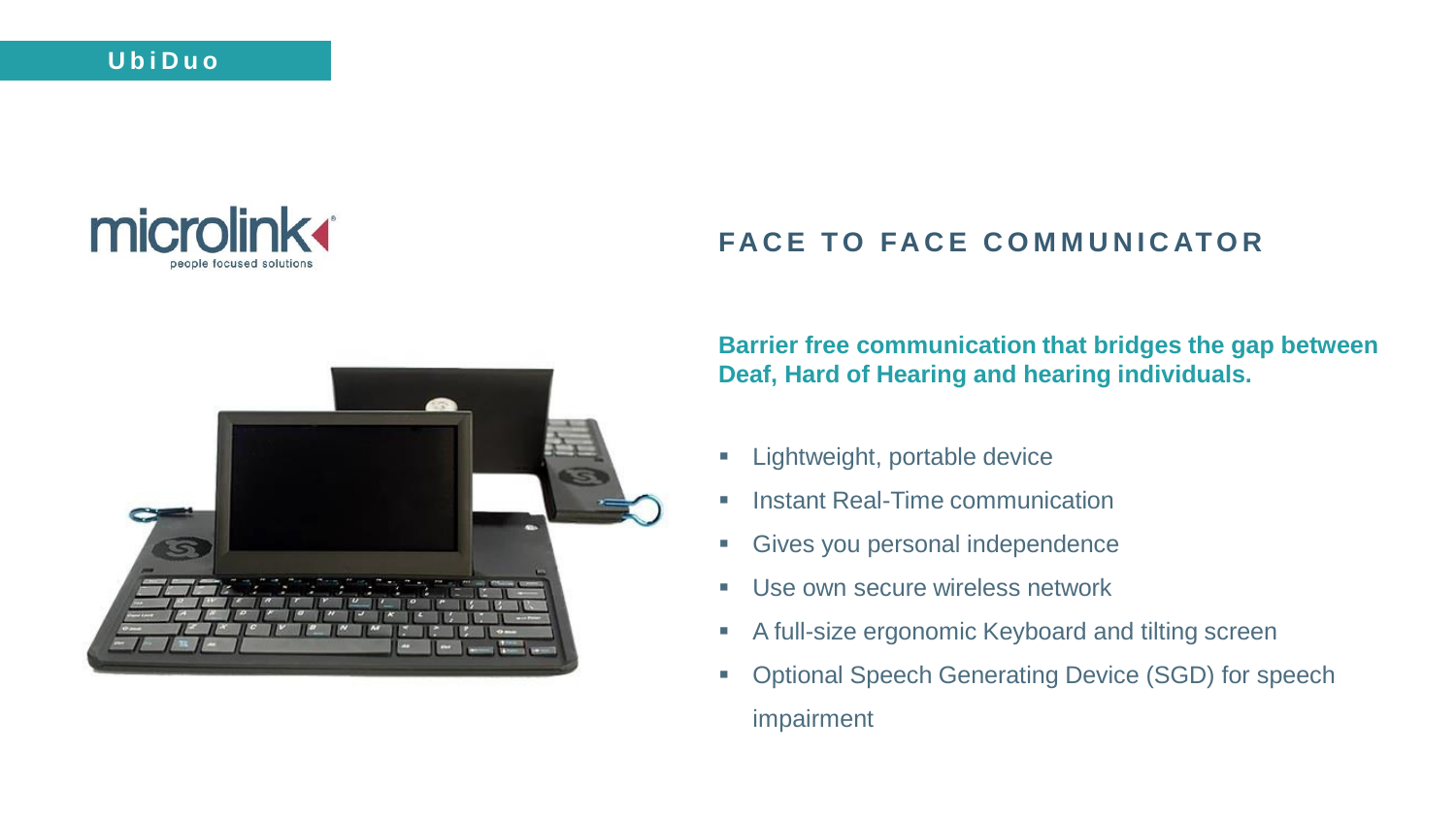# **microlink**



# **Phonak Wireless solutions**

**Wireless technology to bridge that barrier and improve clarity of speech**

- **Designed to support speech in noise**
- **Virtually compatible with any hearing aid**
- Receivers and Streamer
- Roger Focus receivers
- **·** Integration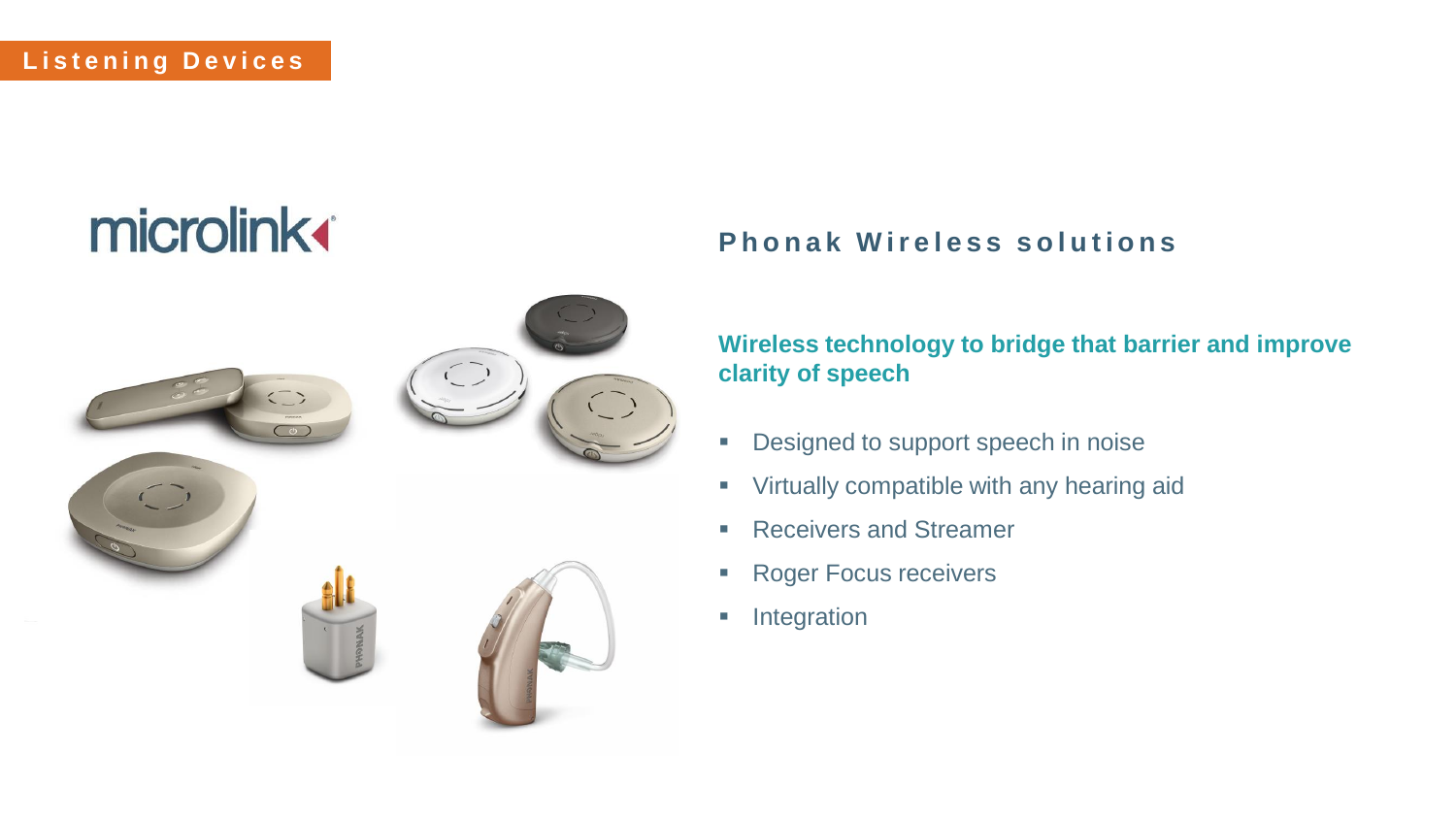



# **ASSISTIVE HEARING HEADSET**

**Wireless earphones for live conversations, mobile calls and stream audio.**

- Designed for people with mild to moderate hearing loss
- Only amplifies frequencies where you need a boost
- **■** Improves clarity of speech understanding
- Can be used independently or with app
- 4 different preset hearing modes for different environments
- Optional integrated telecoil for induction loop systems